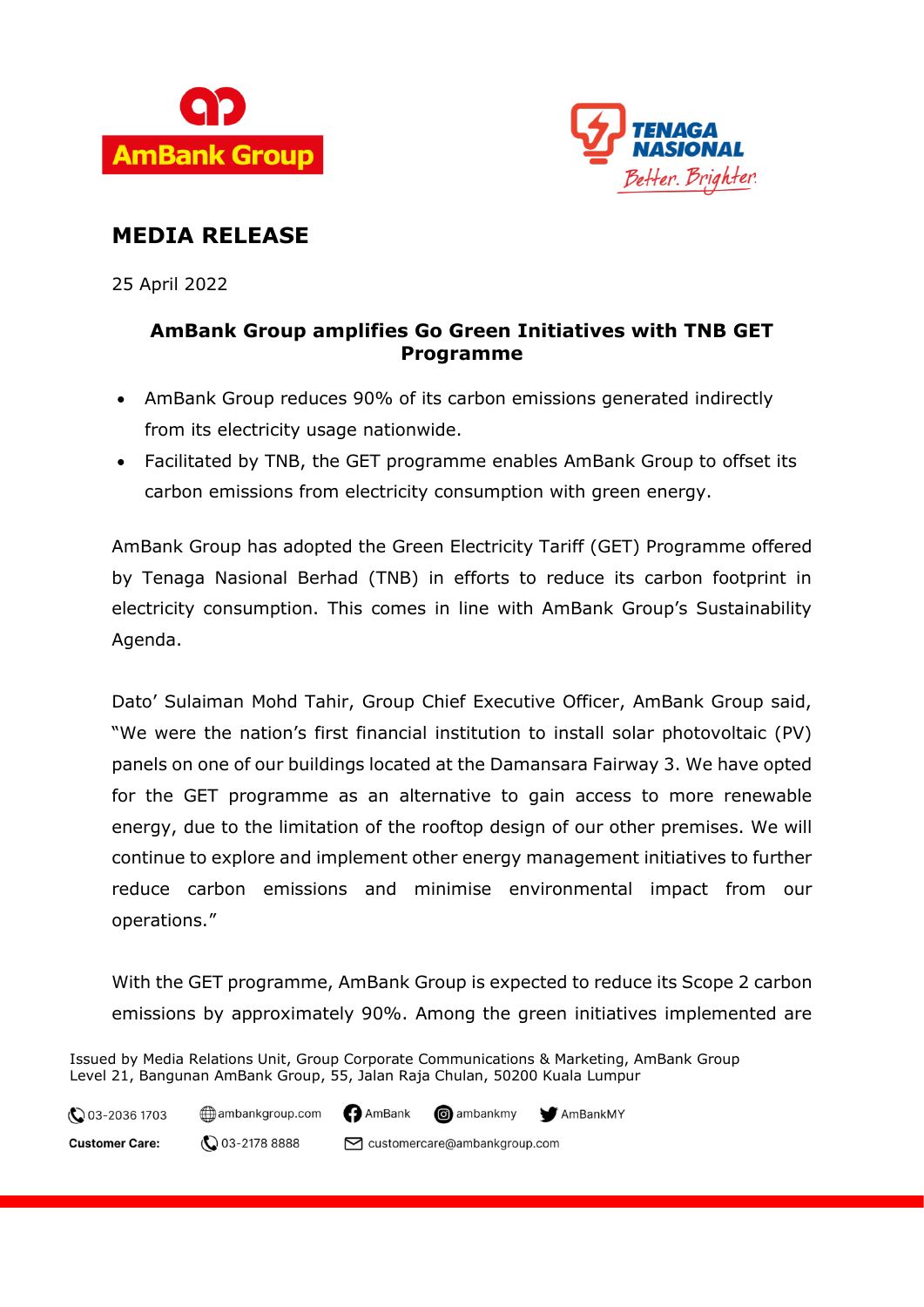



### **MEDIA RELEASE**

investing in energy-efficient infrastructures such as installing LED lighting system for its buildings and branches nationwide.

"We applaud the commitment that AmBank Group has undertaken to proactively reduce its carbon footprint from its operations through the GET programme. In addition to receiving the internationally recognised Malaysian Renewable Energy Certificate (mREC), GET subscribers like AmBank Group are contributing towards the national green agenda to increase renewable energy generation to 31% by 2025," said Datuk Ir. Megat Jalaluddin Megat Hassan, Chief Retail Officer of TNB.

Established by the Energy Commission, the GET programme is facilitated by TNBX Sdn Bhd, a wholly owned subsidiary of TNB. With mREC backing the GET programme, subscribers are assured that they are indirectly receiving eco-friendly energy sources like hydro and solar.

AmBank Group's Sustainability Framework reflects its commitment to contribute to global sustainability goals and ensures that its strategies, activities and portfolio will consider environmental, social and governance (ESG) impact.

######

Issued by Media Relations Unit, Group Corporate Communications & Marketing, AmBank Group Level 21, Bangunan AmBank Group, 55, Jalan Raja Chulan, 50200 Kuala Lumpur